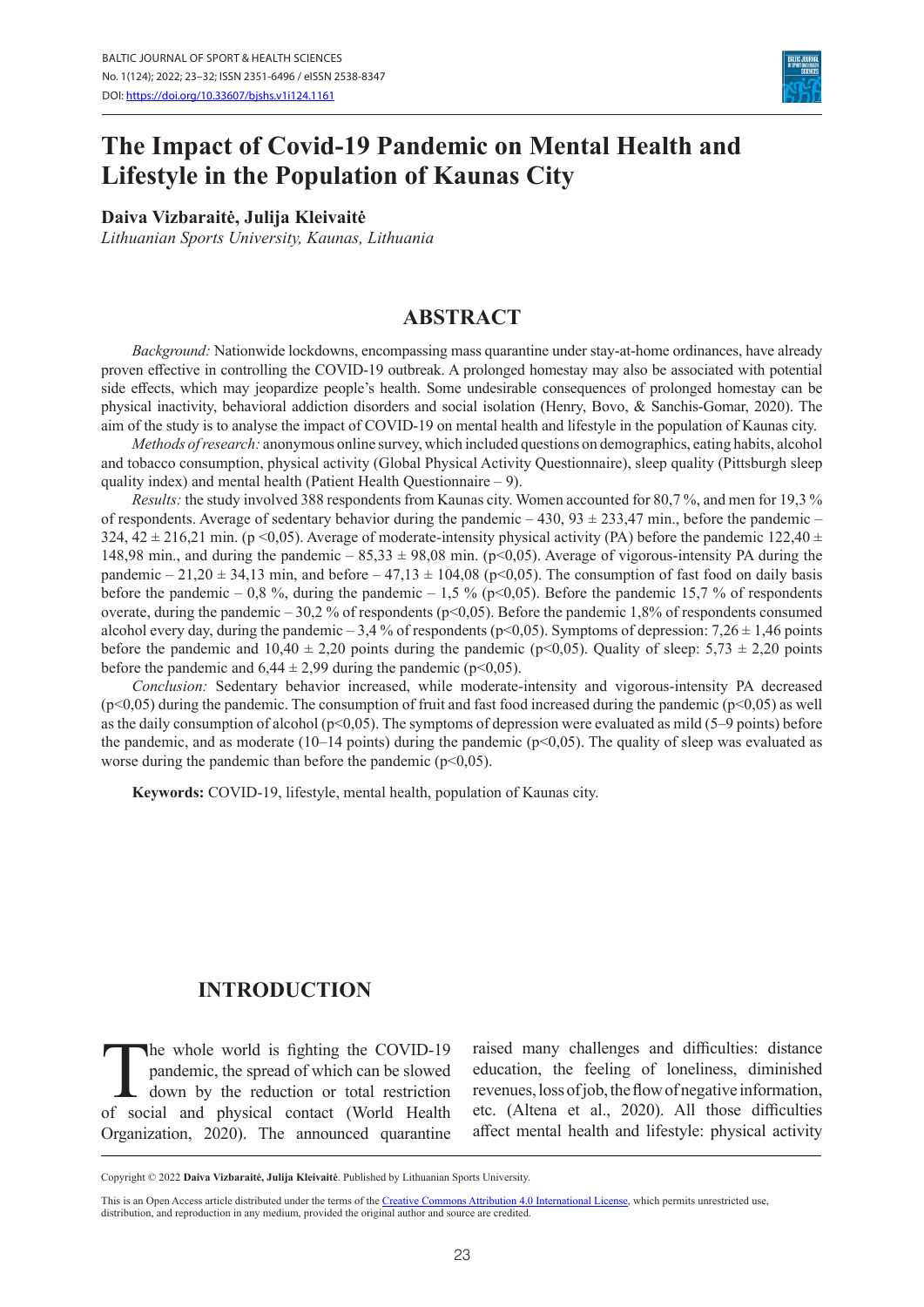(PA) decreases, the consumption of sugar and fatty foods increases, the consumption of alcohol and smoking goes up, mental health and the quality of sleep grow worse (DiRenzo et al., 2020; Jackson, Brown, Shahab, Steptoe, & Fancourt, 2020; Li et al., 2020; Lippi et al., 2020; Stanton et al., 2020). The worsening of health during the COVID-19 pandemic increases the risk of COVID-19 complications (Ryan, Ravussin, & Heymsfield, 2020; Siordia, 2020), so the promotion of healthy lifestyle becomes especially acute. The analysis of scientific literature shows that the research on the impact of the COVID-19 pandemic on mental health, lifestyle or on one of the components of lifestyle has been done elsewhere in the world, but in Lithuania little research is being done. So, our aim is to analyse the impact of the COVID-19 pandemic on mental health and lifestyle in the population of Kaunas city.

### **METHODS**

**Research methods** – anonymous internet questionnaire in which the aim of research, the use of its data, and anonymity of participants are indicated. The questionnaire consists of two parts: the demographic information and lifestyle questions. The first part contains questions on age, family status, education and main occupation. The second part contains questions on physical activity (PA), nutrition, harmful habits, mental health and sleep.

- Questions on nutrition and harmful habits are based on methodical recommendations of the Institute of Hygiene for lifestyle research organization and implementation in municipalities (Liuima et al., 2016). In order to evaluate nutritional habits, the questions on eating breakfast, consumption of vegetables and fruit, and on the frequency of their consumption are given. There also are questions on the intake of salt and junk food. For the evaluation of harmful habits the questions on the frequency of smoking and alcohol consumption are given.
- For the evaluation of physical activity, the Global Physical Activity Questionnaire (GPAQ) was used.
- For the evaluation of sleep quality, the Pittsburgh Sleep Quality Index (PSQI) questionnaire was used (Buysse et al., 1989). It consists of 19 self-rated items, which are combined to form seven "component" scores each of which has a range from 0–3, where 0

indicates no disorders, and 3 indicates gross disorders. The total score is the Pittsburgh sleep quality index, which has a range from 0 to 21. The higher score indicates poorer quality of sleep (Buysse, Reynolds, Monk, Berman, & Kupfer, 1989).

• For the evaluation of mental health, Patient Health Ouestionnaire  $-9$  was used: this is composed of nine questions, each of which has four possible answers – ("didn't bother at all", "on some days", "on more than half of all days", "almost every day"). The score range was from 0 to 3, where 0 means "didn't bother at all", while 3 means "almost every day". The total score of all answers shows symptoms of depression: 0–4 points – minimal symptoms; 5–9 – weak symptoms, 10–14 – moderate, 15–19 – moderately severe, 20–27 – severe symptoms (Kroenke, Spitzer, & Williams, 2001).

**Methods of statistical analysis** – descriptive statistics were used. For calculations, the statistical program SPSS version 22 was used. The differences between the qualitative features were assessed using chi square  $(\gamma 2)$  criterion. For comparison of quantitative variables, student's t-test was used – PairSample T test. Relationships between variables were assessed with the Spearman (r) correlation criterion. The differences were statistically significant, when  $p<0,05$ .

## **RESULTS**

Having analysed the obtained data, the average duration of sitting, walking, moderate-intensity and vigorous-intensity PA was determined in minutes per day. Also the average frequence of muscle strengthening (times per week) was determined before the COVID-19 pandemic and during it (table 1).

All data were compared on the gender aspect and it appeared that women statistically significantly more than men often engaged in stregthening of muscles. No more statistically significant differences were determined between genders.

Having compared eating habits before and during the COVID-19 pandemic, statistically significant differences were determined in overeating, fruit and fast food consumption before and during the pandemic. No statistically significant differences were determined in breakfast and vegetable eating before and during the pandemic.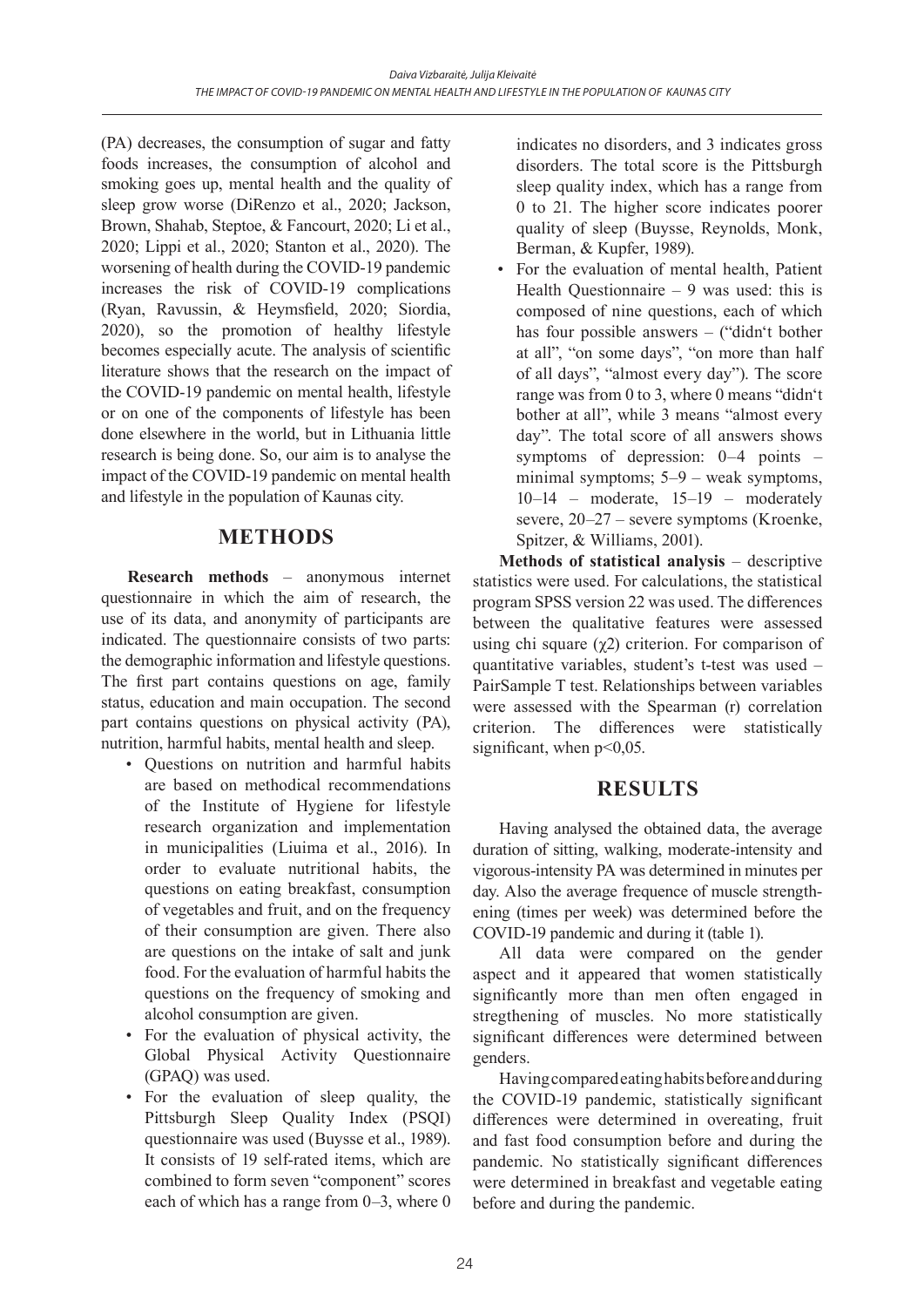Table 1. **Average duration of sitting, walking, moderate and vigorous intensity PA and frequency of muscle strengthening**

|                                      |               | Average $\pm$ SN      | p        |  |
|--------------------------------------|---------------|-----------------------|----------|--|
| Sitting $(min/d)$                    | <b>Before</b> | $324, 42 \pm 216, 21$ |          |  |
|                                      | During        | 430, $93 \pm 233,47$  | p < 0.05 |  |
|                                      | <b>Before</b> | $111,14 \pm 131,35$   |          |  |
| Walking (min/d)                      | During        | $87,70 \pm 90,85$     | p < 0.05 |  |
|                                      | <b>Before</b> | $122,40 \pm 148,98$   |          |  |
| Moderate-intensity PA (min/d)        | During        | $85,33 \pm 98,08$     | p < 0.05 |  |
| Vigorous-intensity PA (min/d)        | <b>Before</b> | $47,13 \pm 104,08$    |          |  |
|                                      | During        | $21,20 \pm 34,13$     | p < 0.05 |  |
|                                      | <b>Before</b> | $3,54 \pm 12,07$      |          |  |
| Stengthening of muscles (times/week) | During        | $3.06 \pm 8.53$       | p > 0,05 |  |

|       | Table 2. Comparison of eating habits |  |  |
|-------|--------------------------------------|--|--|
|       | before and during the COVID-19 pan-  |  |  |
| demic |                                      |  |  |

|                            |                                | <b>Before</b><br>COVID-19<br>pandemic | During<br>COVID-19<br>pandemic | p value  |
|----------------------------|--------------------------------|---------------------------------------|--------------------------------|----------|
|                            |                                | Percent                               | Percent                        |          |
|                            | Yes                            | 66,4                                  | 66,2                           |          |
| <b>Breakfast</b><br>eating | $\rm No$                       | 26,3                                  | 19,1                           | p > 0,05 |
|                            | Sometimes                      | 7,3                                   | 14,7                           |          |
|                            | Yes                            | 15,7                                  | 30,2                           |          |
| Overeating                 | No                             | 47,7                                  | 31,7                           | p < 0,05 |
|                            | Sometimes                      | 36,6                                  | 38,1                           |          |
|                            | No consumption                 | 1                                     | 1                              |          |
|                            | Less than once per week        | 12,1                                  | 10,3                           |          |
| Fruit<br>consumption       | $1-3$ times per week           | 35,3                                  | 31,7                           | p < 0,05 |
|                            | 4–6 times per week             | 22,2                                  | 27,6                           |          |
|                            | One or more times per day      | 29,4                                  | 29,4                           |          |
|                            | No consumption                 | $\Omega$                              | $\Omega$                       |          |
|                            | Less than once per week        | 2,6                                   | 5,4                            |          |
| Vegetable<br>consumption   | 1-3 times per week             | 24                                    | 16,5                           | p > 0,05 |
|                            | 4–6 times per week             | 39,2                                  | 41,2                           |          |
|                            | One or more times per day      | 34,2                                  | 36,9                           |          |
|                            | No added salt                  | 43,6                                  | 39,9                           |          |
| Salt<br>consumption        | Added when there is lack of it | 53,4                                  | 56,7                           | p < 0,05 |
|                            | Added in any case              | 3,1                                   | 3,4                            |          |
|                            | No consumption                 | 19,6                                  | 22,2                           |          |
|                            | 1-2 times per week             | 66,5                                  | 52,8                           |          |
| Fast food<br>consumption   | 3–4 times per week             | 12,4                                  | 17                             | p < 0,05 |
|                            | 5-6 times per week             | 0,8                                   | 6,4                            |          |
|                            | Daily                          | 0,8                                   | 1,5                            |          |

Having analysed the data, no statistically significant differences were determined in fruit and salt consumption between both genders. Women statistically significantly more often than men ate breakfast before the pandemic and during it, but overeating was statistically significantly greater among men before and during the pandemic. It was also determined, that before and during the pandemic the consumption of vegetables 4–6 times per week was statistically significantly greater among women than men. It was noticed that women used a statistically significantly smaller amount of fast food than men did before and during the pandemic.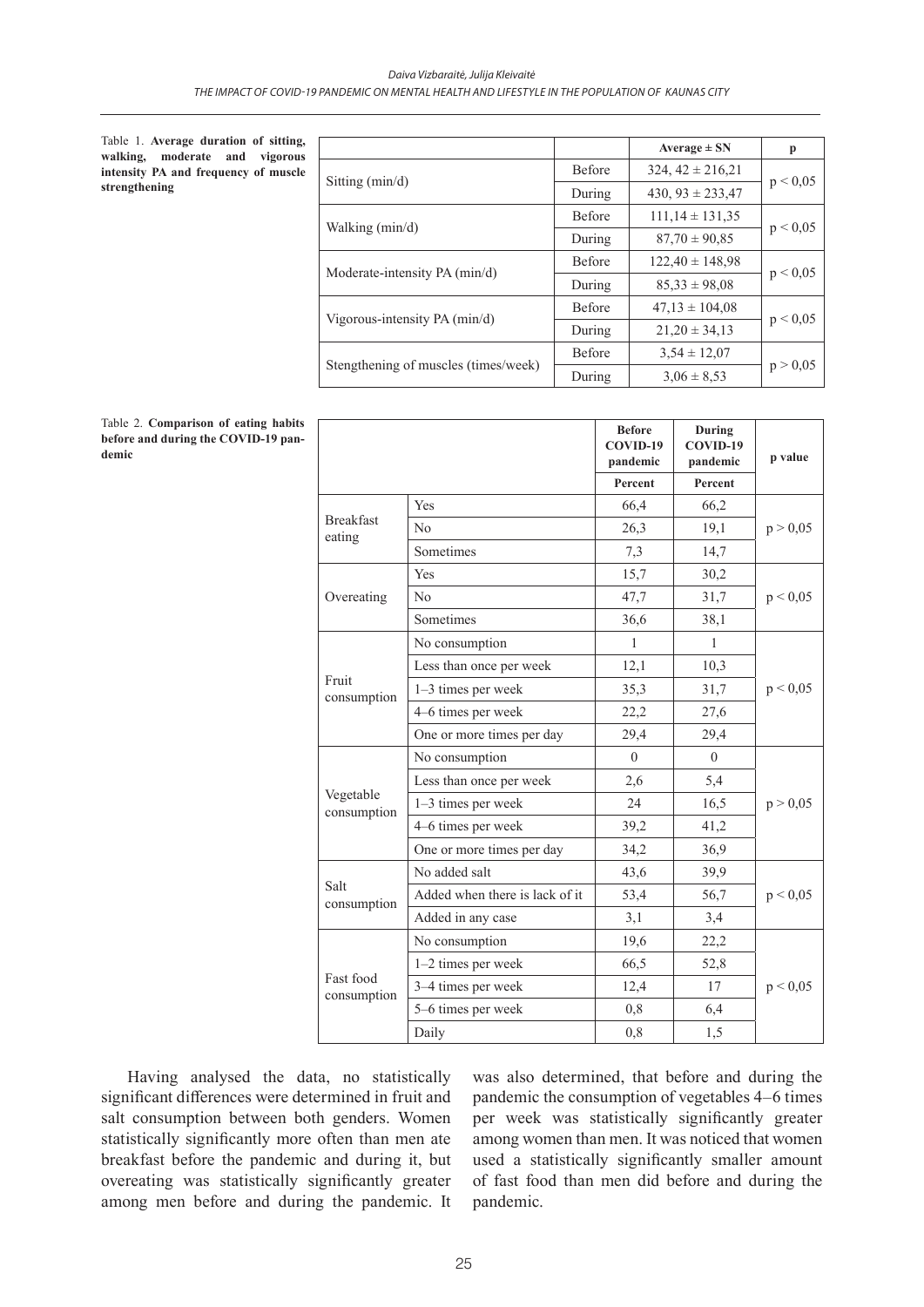Table 3. **Comparison of harmful habits before and during the Covid-19 pandemic**

|                           |                      | <b>Before</b><br>COVID-19<br>pandemic<br>Percent | During<br>COVID-19<br>pandemic<br>Percent | p value  |
|---------------------------|----------------------|--------------------------------------------------|-------------------------------------------|----------|
| Alcohol                   | Yes                  | 66,8                                             | 67                                        |          |
| consumption               | No                   | 33,2                                             | 33                                        | p > 0,05 |
|                           | No consumption       | 30,4                                             | 34,8                                      |          |
| Frequence                 | 1-2 times per week   | 57,7                                             | 44,3                                      | p < 0,05 |
| of alcohol<br>consumption | 3-4 times per week   | 10,1                                             | 14,2                                      |          |
|                           | 5–6 times per week   | $\theta$                                         | 3,4                                       |          |
|                           | Daily                | 1,8                                              | 3,4                                       |          |
|                           | Yes                  | 33                                               | 35,1                                      | p > 0,05 |
| Smoking                   | N <sub>o</sub>       | 67                                               | 64,9                                      |          |
| Frequence of<br>smoking   | No smoking           | 59,8                                             | 58,5                                      |          |
|                           | $1-2$ times per week | 7                                                | 6,7                                       |          |
|                           | 3–4 times per week   | 3,4                                              | 4,1                                       | p > 0,05 |
|                           | 5–6 times per week   | 3,4                                              | 4,4                                       |          |
|                           | Daily                | 26,5                                             | 26,3                                      |          |

Having compared harmful habits before and during the COVID-19 pandemic (table 3) a statistically significant difference was stated between the consumption of alcohol before and during the pandemic.

Having compared harmful habits in terms of gender, it was determined that before and during the pandemic men used more alcohol than did women  $(p<0.05)$ . It was also determined that during the pandemic almost twice as many men than women used alcohol daily ( $p<0,05$ ). The obtained data show that statistically significantly more men than women smoked before and during the pandemic (p<0,05). Daily smoking was also statistically more common among men than women before and during the pandemic ( $p<0,05$ ).

A statistically significant difference was determined between the genders before the pandemic: noticeably more women felt stressed very often  $(p<0.05)$ , but during the pandemic no such difference was noticed.

The mental health questionnaire is composed of 9 items, each of which scores from 0–3 points. The total score shows the severity of depression. Table 9 shows the average score in every question, then the total average score of all questions and the comparison of scores before the COVID-19 pandemic and during it. It was determined that items 8 and 9 were statistically significantly greater during the pandemic than before it. It was also noticed that the total score was statistically significantly greater during the pandemic than before it. According to the questionnaire methodology, the symptoms of depression in respondents, which were evaluated as weak (5–9 points) before the pandemic, became moderate (10–14 points). No differences were noticed when the data were compared in terms of gender (table 5).

Sleep quality was assessed using the PSQI, which is composed of seven groups (components). Each answer is scored from 0 to 3. In the table below (table 6) the average scores of all components is given and also the average of total score. No statistically significant difference was noticed only in group 4 (usual effectiveness of sleep). The total score of general sleep quality before the COVID-19 pandemic was statistically significantly lower than during the pandemic, and that shows the poorer quality of sleep during the pandemic. Having compared the quality of sleep in terms of gender (table 7) no significant difference was noticed.

Having analysed connections between lifestyle components and the indicators of mental health before the COVID-19 pandemic, statistically significant results were determined  $(p < 0.05)$ . Statistically significant connections were determined between sitting and depression symptoms, and also between walking, moderate and vigorous intensity PA, frequency of muscle strengthening, alcohol consumption and symptoms of depression. Also the connection between alcohol consumption and smoking was determined. It was determined that with less walking and shortening of moderate and vigorous intensity PA, and also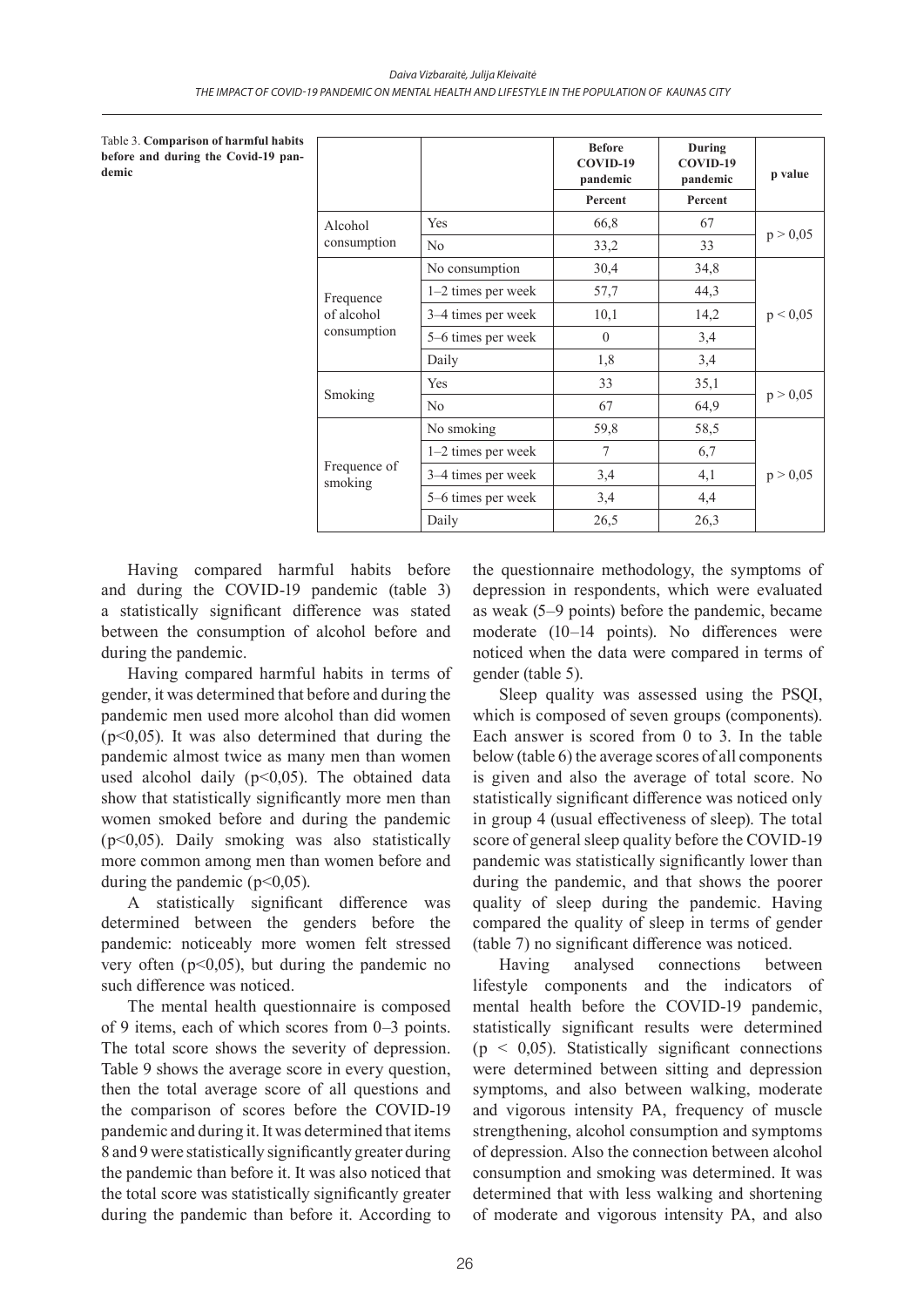Table 4. **Comparison of mental health before the COVID-19 pandemic and during it**

|                                                                                                                                                              | <b>Before</b><br>COVID-19<br>pandemic<br>$Average \pm SN$ | During<br>COVID-19<br>pandemic<br>Average $\pm$ SN | p value  |
|--------------------------------------------------------------------------------------------------------------------------------------------------------------|-----------------------------------------------------------|----------------------------------------------------|----------|
| Little interest or pleasure in activities                                                                                                                    | $1,02 \pm 0,80$                                           | $1,49 \pm 0,71$                                    | p < 0,05 |
| Feeling sad, depressed or hopeless                                                                                                                           | $1,17 \pm 0,45$                                           | $1,56 \pm 0,78$                                    | p < 0,05 |
| Difficulties in falling asleep and sleeping;<br>sleeping too long                                                                                            | $1,24 \pm 0,72$                                           | $1,46 \pm 0.82$                                    | p < 0.05 |
| Feeling tired or lacking energy                                                                                                                              | $1,25 \pm 0,58$                                           | $1,56 \pm 0,75$                                    | p < 0,05 |
| Poor appetite or overeating                                                                                                                                  | $1,26 \pm 1,09$                                           | $1,91 \pm 0,65$                                    | p < 0,05 |
| Poor self-image - feeling a loser or feeling<br>that you disappointed yourself or your family                                                                | $0,88 \pm 0,64$                                           | $1,59 \pm 0,79$                                    | p < 0,05 |
| Concentration difficulties in reading a<br>newspaper or watching TV                                                                                          | $0.37 \pm 0.48$                                           | $0.64 \pm 0.55$                                    | p < 0,05 |
| Moving or speaking so slowly that this is<br>noticed by other people or vice versa – being<br>so anxious and restless that you move much<br>more than usual. | $0,45 \pm 0,20$                                           | $0,15 \pm 0,36$                                    | p < 0,05 |
| Thoughts that it is better to be dead or<br>thoughts about self-harming.                                                                                     | $0,03 \pm 0,17$                                           | $0,02 \pm 0,15$                                    | p > 0,05 |
| Total sum of points:                                                                                                                                         | $7.26 \pm 1.46$                                           | $10,40 \pm 2,20$                                   | p < 0.05 |

#### Table 5. **Comparison of mental health in terms of gender before the COVID-19 pandemic and during it**

Table 6. **Comparison of sleep quality before the COVID-19 pandemic and** 

**during it** 

|             |                 | Women            | Men              |          |
|-------------|-----------------|------------------|------------------|----------|
|             |                 | Average $\pm$ SN | Average $\pm$ SN | p value  |
|             | Before pandemic | $7.24 \pm 1.53$  | $7.36 \pm 1.34$  |          |
| Total score | During pandemic | $10.43 \pm 2.13$ | $10.31 \pm 2.34$ | p > 0.05 |

|                                        | <b>Before</b><br>COVID-19<br>pandemic | During<br>COVID-19<br>pandemic | p value  |
|----------------------------------------|---------------------------------------|--------------------------------|----------|
|                                        | Average $\pm$ SN                      | Average $\pm$ SN               |          |
| Group 1: subjective quality of sleep   | $0.95 \pm 0.55$                       | $1,13 \pm 0.67$                | p < 0.05 |
| Group 2: latency of sleep              | $1,36 \pm 1,09$                       | $1,60 \pm 1,14$                | p < 0.05 |
| Group 3 : duration of sleep            | $0.59 \pm 0.03$                       | $0.95 \pm 0.05$                | p < 0.05 |
| Group 4: usual effectiveness of sleep  | $0.00 \pm 0.00$                       | $0.003 \pm 0.05$               | p > 0,05 |
| Group 5: sleep disturbances            | $1,13 \pm 0,34$                       | $0,99 \pm 0,05$                | p < 0.05 |
| Group 6: the use of sleeping pills     | $1,12 \pm 0,34$                       | $0.99 \pm 0.05$                | p < 0.05 |
| Group 7: feeling unwell during daytime | $1,47 \pm 0,63$                       | $1,63 \pm 0,71$                | p < 0.05 |
| Total sum of points:                   | $5,73 \pm 2,20$                       | $6,44 \pm 2,99$                | p < 0.05 |

Table 7. **The quality of sleep compared in terms of gender before the COVID-19 pandemic and during it** 

|                      |                 | Women            | Men              | p value  |
|----------------------|-----------------|------------------|------------------|----------|
|                      |                 | Average $\pm$ SN | Average $\pm$ SN |          |
|                      | Before pandemic | $5.74 \pm 2.34$  | $5.68 \pm 1.51$  |          |
| Total sum of points: | During pandemic | $6.31 \pm 2.88$  | $7.00 \pm 3.39$  | p > 0,05 |

muscle strengthening, stress increases. With the increase of experienced stress, the quality of sleep grows worse and vice versa.

After having done the analysis of lifestyle components and the indicators of mental health

during the COVID-19 pandemic, a statistically significant connection was noticed between walking and smoking – alcohol consumption, between the quality of sleep and stress, and also between the quality of sleep and symptoms of depression. It was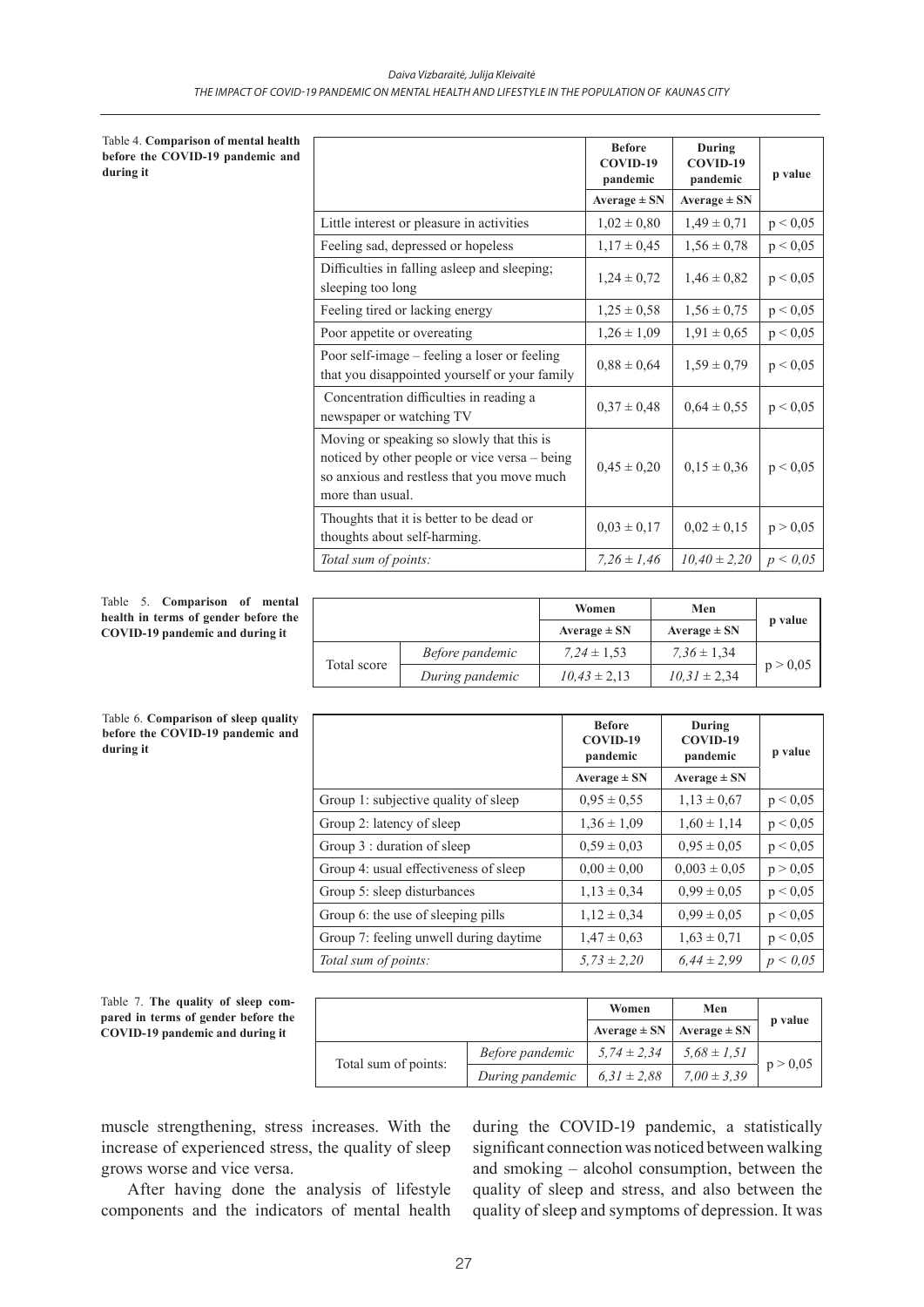determined that with the decrease of vigorous PA, the symptoms of depression became stronger and vice versa.

### **DISCUSSION**

While analysing one lifestyle component, namely, physical activity, we determined that duration of walking, moderate and vigorous intensity PA during the COVID-19 pandemic decreased, while the frequence of muscle stengthening remained the same. When we compared the indicators of PA with the recommendations of WHO, we determined that respondents even during the pandemic daily achieved about 30 % of recommended (300 min) norm of moderate intensity PA. Talking about muscle strengthening, the subjects exceeded the recommendations (twice per week) before the pandemic and during the pandemic (World Health Organization, 2020). The results of our research show that the COVID-19 pandemic has negative effect on the habits of PA. The authors indicate that the changes of daily routine due to the COVID-19 pandemic is one of the main causes of the decreased PA, no matter that most of physical activities were substituted by distant training (Ricci et al., 2020). Research performed in England showed the negative influence on PA, while research in Australia showed not only negative but also positive changes in physical activity (Robinson et al., 2021; Stanton et al., 2020). In Italy almost 10 per cent of respondents engaged in sports activities more often during the pandemic than before it. They exercised 5 times or more per week (DiRenzo et al., 2020). Other authors state that 42 per cent of respondents walked less during the pandemic than before it (Alomari, Khabour, & Alzoubi, 2020). In Spain a bigger decrease in PA among men than among women was noticed (Rodríguez-Larrad et al., 2021), but we determined that most indicators of PA, compared in terms of gender, were not significantly different, except that women statistically significantly more often engaged in muscle strengthening. Authors determined that after the introduction of strict measures for management of the pandemic, the duration of walking shortened but was compensated by vigorous PA and intensive training at home (Luciano, Cenacchi, Vegro, & Pavei, 2020). Sadly, our research did not show such a tendency. We, and some other authors, noticed a longer duration of

While analysing alcohol consumption before and during the pandemic, we determined that the

sitting (Alomari et al., 2020; Ammar et al., 2020; Cheval et al., 2020; Romero-Blanco et al., 2020). It was also noticed that duration of sitting became longer not only on weekdays but also on weekends

Having compared eating habits before and during the COVID-19 pandemic, we determined that habits of eating vegetables and fast food changed ( $p<0,05$ ). Other authors also indicate that there really are changes in eating habits. It was noticed that breakfast was eaten more often during the pandemic, but our research data show that breakfast eating habits changed only among men (Flanagan et al., 2021). Literature shows that the number of people who eat two or fewer portions of fruit per day increased, while no significant difference in vegetable consumption was noticed (Flanagan et al., 2021). Our research shows different results: consumption of fruit once or more times per day remained the same, while the consumption of vegetables increased. Also when compared in terms of gender, it was determined that before the pandemic more men than women ate vegetables once or more times per day. Sadly, having compared our research data with the healthy eating recommendations (*Health training and disease prevention center,* 2020) the consumption of vegetables and fruit is not sufficient. It is recommended to eat fruit and vegetables five times per day, while data show that only one third of subjects eat fruit and vegetables once or more times

(Flanagan et al., 2021).

number of people who used alcohol did not change, but the daily consumption of alcohol almost doubled. Authors indicate that most respondents stated that their consumption of alcohol during the pandemic did not change and only 13 per cent admitted they used more alcohol than usual during the pandemic. It was noticed that the consumption of alcohol decreased among younger people, and that might have been influenced by the closure of bars, cafés, night clubs etc. (Chodkiewicz, Talarowska, Miniszewska, Nawrocka, & Bilinski, 2020). Research in Australia indicated that already on the first month of the COVID-19 pandemic, every fifth adult person consumed more alcohol than usual (Tran, Hammarberg, Kirkman, Nguyen, & Fisher, 2020), but other investigations show that the larger part of respondents consumed the same amount of alcohol during the pandemic as

per day.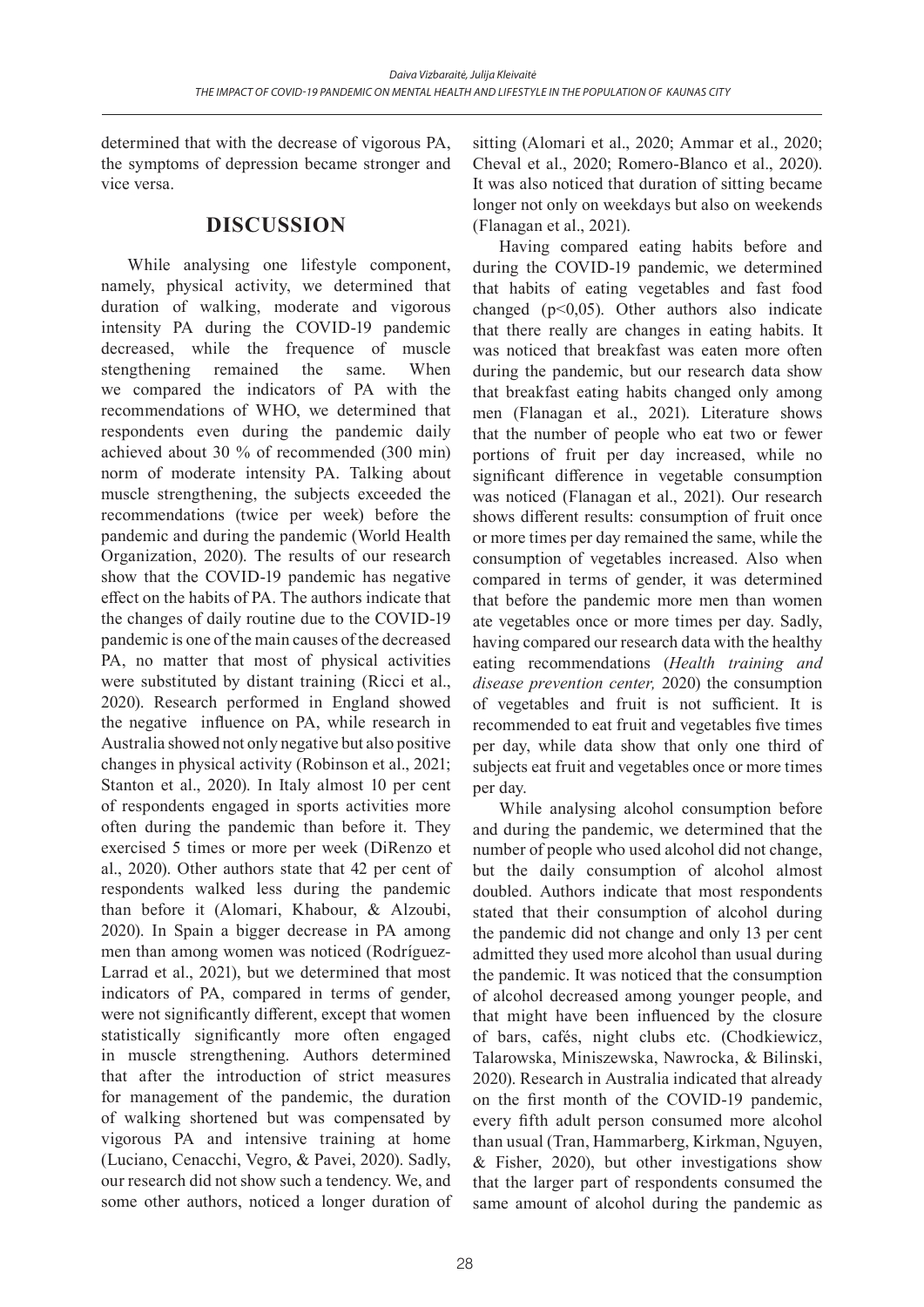before it (Robinson et al., 2021). We determined a statistically significant connection between alcohol consumption and increased smoking. Authors indicate that smoking habits changed during the pandemic: 45 per cent of smokers indicated that they smoked more often during the pandemic and the number of cigarettes smoked increased, but around 40 per cent of respondents indicated that the pandemic had no effect on their smoking habits (Gendall, Hoek, Stanley, Jenkins, & Every-Palmer, 2021). More than 50 per cent of respondents in Spain stated that they smoked more during the pandemic (Papandreou, Arija, Aretouli, Tsilidis, & Bulló, 2020). During our research we did not determine any change either in number of smokers or in frequency of smoking before and during the COVID-19 pandemic. Research in New Zealand showed that more women than men smoked during the pandemic, and that is related to stress (Gendall et al., 2021), but we did not notice that relationship. We determined that more men smoked during the pandemic. Compared in terms of gender the level of stress was the same in both genders.

When we compared the Pittsburgh Sleep Quality Index before and during the pandemic, we determined that the quality of sleep worsened during the pandemic, but the duration of sleeping increased. Other authors also declare the same results (Cellini, Canale, Mioni, & Costa, 2020; Di Renzo et al., 2020; Romero-Blanco et al., 2020; Targa et al., 2020). Research in Spain showed that the Sleep Quality Index reached 8 points  $(8,17\pm$ 4,43), (Maestro-Gonzalez, Sánchez-Zaballos, Mosteiro-Díaz, & Zuazua-Rico, 2021), while in our research that index did not even reach 7 points during the pandemic  $(6,44 \pm 2,99)$ . Research in China also showed a higher Sleep Quality Index than in our research  $(8,48 \pm 4,65)$ , but it should be indicated that data of both countries were collected during an especially great spread of COVID-19 (Maestro-Gonzalez et al., 2021; Xiao, Zhang, Kong, Li, & Yang, 2020).

In order to assess mental health of respondents, Patient Health Questionnaire – 9 was used, which indicates the severity of depression symptoms  $(0-4 \text{ points} - \text{minimal}, 5-9 \text{ points} - \text{weak}, 10-14$ points – moderate, 15–19 points – moderately severe, 20–27 points – severe (Kroenke et al., 2001). Unfortunately, in our research symptoms of depression were the highest when compared with data from Spain and Greece. In both countries the symptoms of depression were assessed as weak (In Spain  $5.0 \pm 4.8$ , in Greece –  $5.6 \pm 5.3$ ), while in our research they were average (10,4  $\pm$ 2,24) (Papandreou et al., 2020). In China when the spread of COVID-19 was very high, only weak symptoms of depression were determined  $(8,3, \pm)$ 6,4) (Yao, 2020). Research in Austria indicated only weak symptoms of depression  $(6,19 \pm 5,4)$ in respondents, but when compared in terms of gender, it was noticed that depression symptoms were more severe among women than among men (Pieh, Budimir, & Probst, 2020). In our research no statistically significant difference was noticed when data were compared in terms of gender. The authors state that people who were more severely affected by the COVID-19 pandemic had also more severe symptoms of depression (Lin et al., 2021). It was stated that worsened mental health was related to the overload of information about COVID-19, contradictory data from international sources and different scientists, data given by experts and a lot of negative information in mass media (Altena et al., 2020; De Girolamo et al., 2020).

Different connections among lifestyle components are mentioned in the literature, which indicate the impact of one indicator on others. Research shows interconnection between physical activity and mental health, while mental health is interconnected with the quality of sleep (Ernstsen & Havnen, 2021; Hertenstein et al., 2019; López-Bueno et al., 2020; Sanford, Suchecki, & Meerlo, 2014; Stanton et al., 2020). The authors declare that there is a threefold connection between physical activity, mental health and sleep quality: physical activity improves mental health and sleep quality, while good sleep quality relieves the symptoms of depression. Depression, in turn, negatively effects sleep and physical activity (Cheval et al., 2020; Grossman, Hoffman, Palgi, & Shrira, 2021; Ji, Bastien, Ellis, Hale, & Grandner, 2019; Schuch et al., 2019). The data of our research confirm these connections. We determined that the longer the sitting, the worse the mental health and sleep quality. We also determined that with the increase of vigorous PA and frequence of muscle strengthening, symptoms of depression became weaker and vice versa. Though the authors indicate that a connection between symptoms of depression and the consumption of alcohol during the COVID-19 pandemic was noticed, we did not notice a statistically significant connection (Jacob et al., 2021). Research data show that a connection between mental health and unhealthy fast food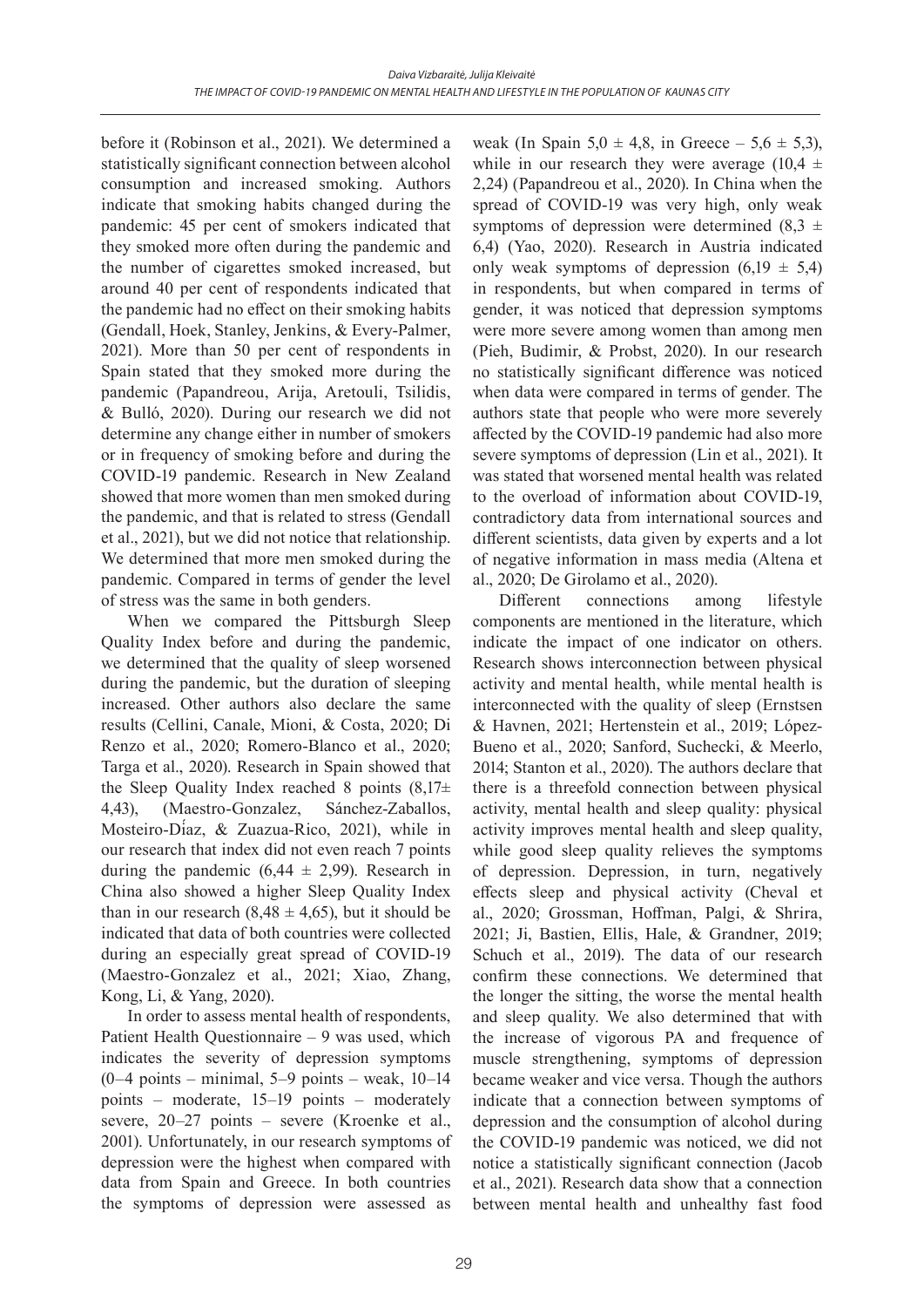consumption was determined. It is indicated that for improvement of mental health it is necessary to reduce the consumption of sugar and fatty foods. Fast food not only negatively affects mental health, but also impairs sleep quality (Hafizurrachman & Hartono, 2021; Kang, Kim, & Sunwoo, 2020). We did not determine a connection between the consumption of fast food and symptoms of depression. We also did not notice that fast food reduced the quality of sleep.

It was noticed that social capital had influence on sleep quality, symptoms of depression and stress during the COVID-19 pandemic. The authors stress that vast social capital and socializing in social networks is an important and effective way to manage the growing stress level, symptoms of depression and reduced sleep quality during the pandemic (Valencia-Garcia, Simoni, Alegría, & Takeuchi, 2012).

# **CONCLUSIONS**

- 1. The duration of sitting increased during the pandemic, while moderate and vigorousintensity PA decreased  $(p<0,05)$ . The consumption of fruit and fast food increased during the pandemic  $(p<0.05)$ , while consumption of vegetables remained the same (p>0,05). Daily intake of alcohol increased during the pandemic  $(p<0.05)$ , while no statistically significant difference was determined in smoking habits before and during the pandemic. The quality of sleep worsened during the pandemic  $(p<0.05)$ .
- 2. Symptoms of depression in respondents before the COVID-19 pandemic were assessed as weak (5–9 points), while during the COVID-19 pandemic as moderate  $(10-14 \text{ points})$  ( $p<0,05$ ). Stress was experienced more often during the pandemic than before it  $(p<0.05)$ .

# **LITERATURE**

Alomari, M. A., Khabour, O. F., & Alzoubi, K. H. (2020). Changes in physical activity and sedentary behavior amid confinement: The bksq-covid-19 project. *Risk Management and Healthcare Policy, 13,* 1757–1764. doi: https://doi.org[/10.2147/RMHP.S268320](https://dx.doi.org/10.2147%2FRMHP.S268320)

Altena, E., Baglioni, C., Espie, C. A., Ellis, J., Gavriloff, D., Holzinger, B., ... & Riemann, D. (2020). Dealing with sleep problems during home confinement due to the COVID‐19 outbreak: Practical recommendations from a task force of the European CBT‐I Academy. *Journal of Sleep Research, 29*(4), e13052. doi: <https://doi.org/10.1111/jsr.13052>

Ammar, A., Brach, M., Trabelsi, K., Chtourou, H., Boukhris, O., Masmoudi, L., ... & Hoekelmann, A. (2020). Effects of COVID-19 home confinement on physical activity and eating behaviour. Preliminary results of the ECLB-COVID19 international online-survey. *MedRxiv*. https://doi.org/10.1101/2020.05.04.20072447

Buysse, D. J., Reynolds, C. F., Monk, T. H., Berman, S.R., & Kupfer, D. J. (1989). The Pittsburgh Sleep Quality Index (PSQI): A new instrument for psychiatric research and practice. *Psychiatry Research, 28*(2), 193–213. doi: [https://doi.org/10.1016/0165-1781\(89\)90047-4](https://doi.org/10.1016/0165-1781(89)90047-4)

Cellini, N., Canale, N., Mioni, G., & Costa, S. (2020). Changes in sleep pattern, sense of time and digital media use during COVID‐19 lockdown in Italy. *Journal of Sleep Research, 29*(4), e13074. doi: [https://doi.org/10.1111/](https://doi.org/10.1111/jsr.13074) [jsr.13074](https://doi.org/10.1111/jsr.13074)

Cheval, B., Sivaramakrishnan, H., Maltagliati, S., Fessler, L., Forestier, C., Sarrazin, P., ... & Boisgontier, M. P. (2020). Relationships between changes in self-reported physical activity, sedentary behaviour and health during the coronavirus (COVID-19)

pandemic in France and Switzerland. *Journal of Sports Sciences,* 1–6. doi: [https://doi.org/10.1080/02640414.20](https://doi.org/10.1080/02640414.2020.1841396) [20.1841396](https://doi.org/10.1080/02640414.2020.1841396)

Chodkiewicz, J., Talarowska, M., Miniszewska, J., Nawrocka, N., & Bilinski, P. (2020). Alcohol consumption reported during the COVID-19 pandemic: The initial stage. *International Journal of Environmental Research and Public Health, 17*(13), 4677. doi: [https://](https://doi.org/10.3390/ijerph17134677) doi.org/[10.3390/ijerph17134677](https://doi.org/10.3390/ijerph17134677)

De Girolamo, G., Cerveri, G., Clerici, M., Monzani, E., Spinogatti, F., Starace, F., Tura, G., & Vita, A. (2020). Mental health in the coronavirus disease 2019 emergency– the Italian response. *JAMA Psychiatry, 77*(9), 974–976. https://doi.org/[10.1001/jamapsychiatry.2020.1276](https://doi.org/10.1001/jamapsychiatry.2020.1276)

Di Renzo, L., Gualtieri, P., Pivari, F., Soldati, L., Attinà, A., Cinelli, G., ... & De Lorenzo, A. (2020). Eating habits and lifestyle changes during COVID-19 lockdown: An Italian survey. *Journal of Translational Medicine, 18*(1), 229. doi: https://doi.org[/10.1186/](https://doi.org/10.1186/s12967-020-02399-5) [s12967-020-02399-5](https://doi.org/10.1186/s12967-020-02399-5)

Ernstsen, L., & Havnen, A. (2021). Mental health and sleep disturbances in physically active adults during the COVID-19 lockdown in Norway: Does change in physical activity level matter? *Sleep Medicine, 77,* 309– 312. doi: <https://doi.org/10.1016/j.sleep.2020.08.030>

Flanagan, E. W., Beyl, R. A., Fearnbach, S. N., Altazan, A. D., Martin, C. K., & Redman, L. M. (2021). The impact of COVID-19 stay-at-home orders on health behaviors in adults. *Obesity, 29*(2), 438–445. doi: [https://](https://doi.org/10.1002/oby.23066) [doi.org/10.1002/oby.23066](https://doi.org/10.1002/oby.23066)

Gendall, P., Hoek, J., Stanley, J., Jenkins, M., & Every-Palmer, S. (2021). Changes in tobacco use during the 2020 COVID-19 lockdown in New Zealand. *Nicotine*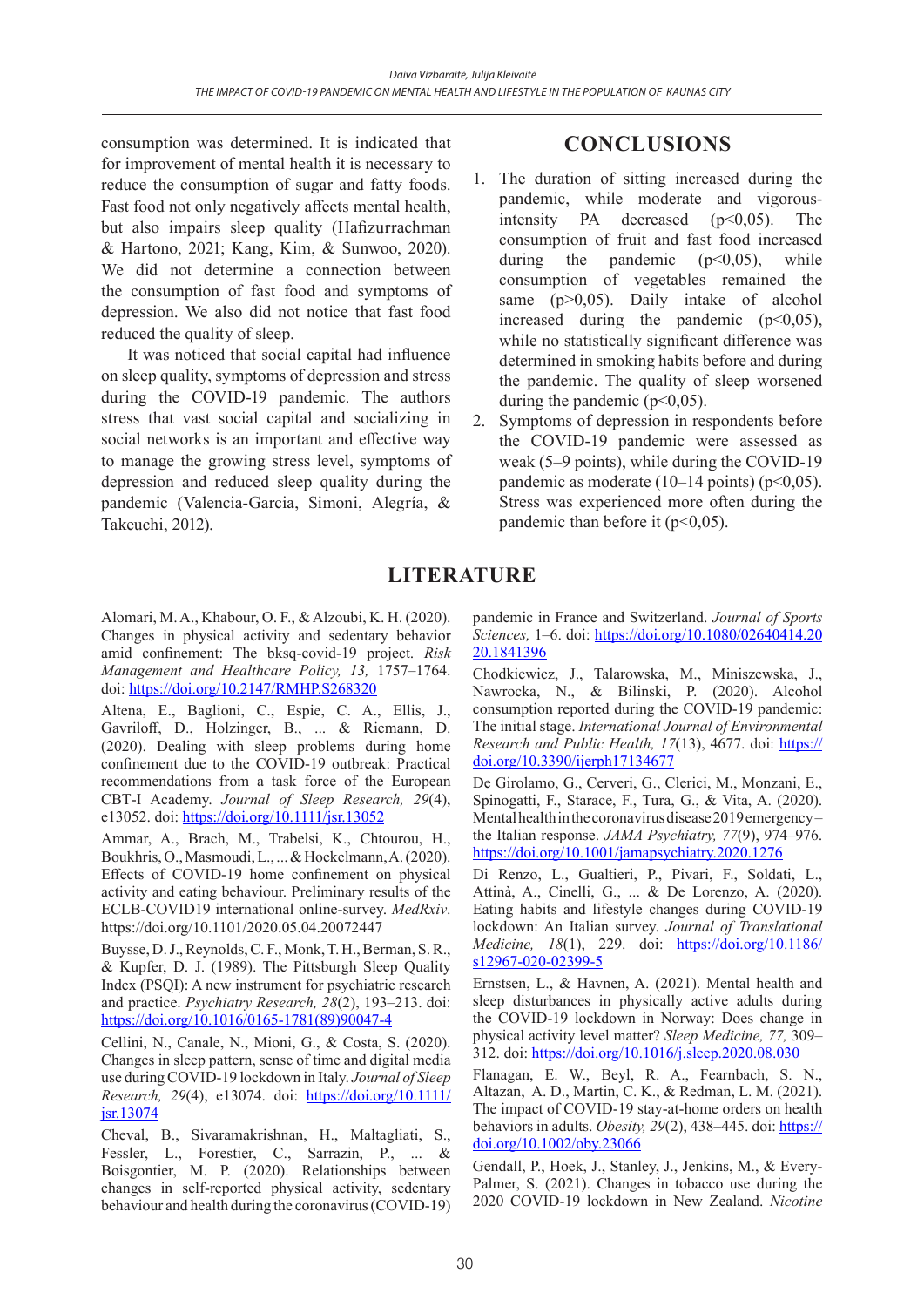*& Tobacco Research, 23*(5), 866–871. doi: [https://doi.](https://doi.org/10.1093/ntr/ntaa257) [org/10.1093/ntr/ntaa257](https://doi.org/10.1093/ntr/ntaa257)

Grossman, E. S., Hoffman, Y. S., Palgi, Y., & Shrira, A. (2021). COVID-19 related loneliness and sleep problems in older adults: Worries and resilience as potential moderators. *Personality and Individual Differences, 168,* 110371. doi: <https://doi.org/10.1016/j.paid.2020.110371>

Hafizurrachman, M., & Hartono, R. K. (2021). Junk food consumption and symptoms of mental health problems: A meta-analysis for public health awareness. *Kesmas: Jurnal Kesehatan Masyarakat Nasional (National Public Health Journal), 16*(1). doi: https://doi.org/[http://](http://dx.doi.org/10.21109/kesmas.v16i1.4541) [dx.doi.org/10.21109/kesmas.v16i1.4541](http://dx.doi.org/10.21109/kesmas.v16i1.4541)

Hertenstein, E., Feige, B., Gmeiner, T., Kienzler, C., Spiegelhalder, K., Johann, A., ... & Baglioni, C. (2019). Insomnia as a predictor of mental disorders: A systematic review and meta-analysis. *Sleep Medicine Reviews, 43,* 96–105. doi:<https://doi.org/10.1016/j.smrv.2018.10.006>

Jackson, S. E., Brown, J., Shahab, L., Steptoe, A., & Fancourt, D. (2020). COVID-19, smoking and inequalities: A study of 53 002 adults in the UK. *Tobacco Control*. doi: [https://doi.org/10.1136/](https://doi.org/10.1136/tobaccocontrol-2020-055933) [tobaccocontrol-2020-055933](https://doi.org/10.1136/tobaccocontrol-2020-055933)

Jacob, L., Smith, L., Armstrong, N. C., Yakkundi, A., Barnett, Y., Butler, L., ... & Tully, M. A. (2021). Alcohol use and mental health during COVID-19 lockdown: A cross-sectional study in a sample of UK adults. *Drug and Alcohol Dependence, 219,* 108488. doi: [https://doi.](https://doi.org/10.1016/j.drugalcdep.2020.108488) [org/10.1016/j.drugalcdep.2020.108488](https://doi.org/10.1016/j.drugalcdep.2020.108488)

Ji, X., Bastien, C. H., Ellis, J. G., Hale, L., & Grandner, M. A. (2019). Disassembling insomnia symptoms and their associations with depressive symptoms in a community sample: The differential role of sleep symptoms, daytime symptoms, and perception symptoms of insomnia. *Sleep Health, 5*(4), 376–381. doi: https://doi.org[/10.1016/j.sleh.2018.12.009](https://doi.org/10.1016/j.sleh.2018.12.009)

Kang, S. Y., Kim, H. B., & Sunwoo, S. (2020). Association between anemia and maternal depression: A systematic review and meta-analysis. *Journal of*  Psychiatric Research, 122, 88-96. doi: [https://doi.](https://doi.org/10.1016/j.jpsychires.2020.01.001) [org/10.1016/j.jpsychires.2020.01.001](https://doi.org/10.1016/j.jpsychires.2020.01.001)

Kroenke, K., Spitzer, R. L., & Williams, J. B. (2001). The PHQ‐9: Validity of a brief depression severity measure. *Journal of General Internal Medicine, 16*(9), 606–613. doi: <https://doi.org/10.1046/j.1525-1497.2001.016009606.x>

Li, J. B., Yang, A., Dou, K., Wang, L. X., Zhang, M. C., & Lin, X. Q. (2020). Chinese public's knowledge, perceived severity, and perceived controllability of the COVID-19 and their associations with emotional and behavioural reactions, social participation, and precautionary behaviour: A national survey. *BMC Public Health, 20*(1), 1589. doi: [https://doi.org/10.1186/s12889-](https://doi.org/10.1186/s12889-020-09695-1) [020-09695-1](https://doi.org/10.1186/s12889-020-09695-1)

Lin, L. Y., Wang, J., Ou-Yang, X. Y., Miao, Q., Chen, R., Liang, F. X., ... & Wang, T. (2021). The immediate impact of the 2019 novel coronavirus (COVID-19) outbreak on subjective sleep status. *Sleep Medicine, 77,* 348–354. doi:<https://doi.org/10.1016/j.sleep.2020.05.018>

Lippi, G., Henry, B. M., Bovo, C., & Sanchis-Gomar, F. (2020). Health risks and potential remedies during prolonged lockdowns for coronavirus disease 2019 (COVID-19). *Diagnosis, 7*(2), 85–90. doi: [https://doi.](https://doi.org/10.1515/dx-2020-0041) [org/10.1515/dx-2020-0041](https://doi.org/10.1515/dx-2020-0041)

Liuima, V., Nedzinskienė, L., Valentienė, J., Valintėlienė,R., Sauliūnė, S., & Kaselienė, S. (2016). *Gyvensenos tyrimų organizavimas ir vykdymas savivaldybėse.* Metodinės rekomendacijos. Vilnius: Higienos institutas.

López-Bueno, R., Calatayud, J., Casaña, J., Casajús,J.A., Smith, L., Tully, M. A., ... & López-Sánchez, G. F. (2020). COVID-19 confinement and health risk behaviors in Spain. *Frontiers in Psychology, 11,* 1426. doi: https:// doi.org/[10.3389/fpsyg.2020.01426](https://dx.doi.org/10.3389%2Ffpsyg.2020.01426)

Luciano, F., Cenacchi, V., Vegro, V., & Pavei, G. (2020). COVID-19 lockdown: Physical activity, sedentary behaviour and sleep in Italian medicine students. *European Journal of Sport Science, 21*(10), 1459–1468. doi: <https://doi.org/10.1080/17461391.2020.1842910>

Maestro-Gonzalez, A., Sánchez-Zaballos, M., Mosteiro-Díaz, M. P., & Zuazua-Rico, D. (2021). Quality of sleep among social media users during the lockdown period due to COVID-19 in Spain. *Sleep Medicine, 80,* 210– 215. doi: <https://doi.org/10.1016/j.sleep.2021.01.050>

Papandreou, C., Arija, V., Aretouli, E., Tsilidis, K. K., & Bulló, M. (2020). Comparing eating behaviours, and symptoms of depression and anxiety between Spain and Greece during the COVID‐19 outbreak: Cross‐sectional analysis of two different confinement strategies. *European Eating Disorders Review, 28,* 836–846. doi: https://doi.org/[10.1002/erv.2772](https://dx.doi.org/10.1002%2Ferv.2772)

Pieh, C., Budimir, S., & Probst, T. (2020). The effect of age, gender, income, work, and physical activity on mental health during coronavirus disease (COVID-19) lockdown in Austria. *Journal of Psychosomatic Research, 136,* 110186. doi: [https://doi.org/10.1016/j.](https://doi.org/10.1016/j.jpsychores.2020.110186) [jpsychores.2020.110186](https://doi.org/10.1016/j.jpsychores.2020.110186)

Ricci, F., Izzicupo, P., Moscucci, F., Sciomer, S., Maffei, S., Di Baldassarre, A., ... & Gallina, S. (2020). Recommendations for physical inactivity and sedentary behavior during the coronavirus disease (COVID-19) pandemic. *Frontiers in Public Health, 8,* 199. doi: https://doi.org/[10.3389/fpubh.2020.00199](https://dx.doi.org/10.3389%2Ffpubh.2020.00199)

Robinson, E., Boyland, E., Chisholm, A., Harrold, J., Maloney, N. G., Marty, L., ... & Hardman, C. A. (2021). Obesity, eating behavior and physical activity during COVID-19 lockdown: A study of UK adults. *Appetite, 156,* 104853. doi: [https://doi.org/10.1016/j.](https://doi.org/10.1016/j.appet.2020.104853) [appet.2020.104853](https://doi.org/10.1016/j.appet.2020.104853)

Rodríguez-Larrad, A., Mañas, A., Labayen, I., González-Gross, M., Espin, A., Aznar, S., ... & Irazusta, J. (2021). Impact of COVID-19 confinement on physical activity and sedentary behaviour in Spanish University students: Role of gender. *International Journal of Environmental Research and Public Health, 18*(2), 369. doi: h[ttps://doi.](https://doi.org/10.3390/ijerph18020369) [org/10.3390/ijerph18020369](https://doi.org/10.3390/ijerph18020369)

Romero-Blanco, C., Rodríguez-Almagro, J., Onieva-Zafra, M. D., Parra-Fernández, M. L., Prado-Laguna, M. D. C., & Hernández-Martínez, A.